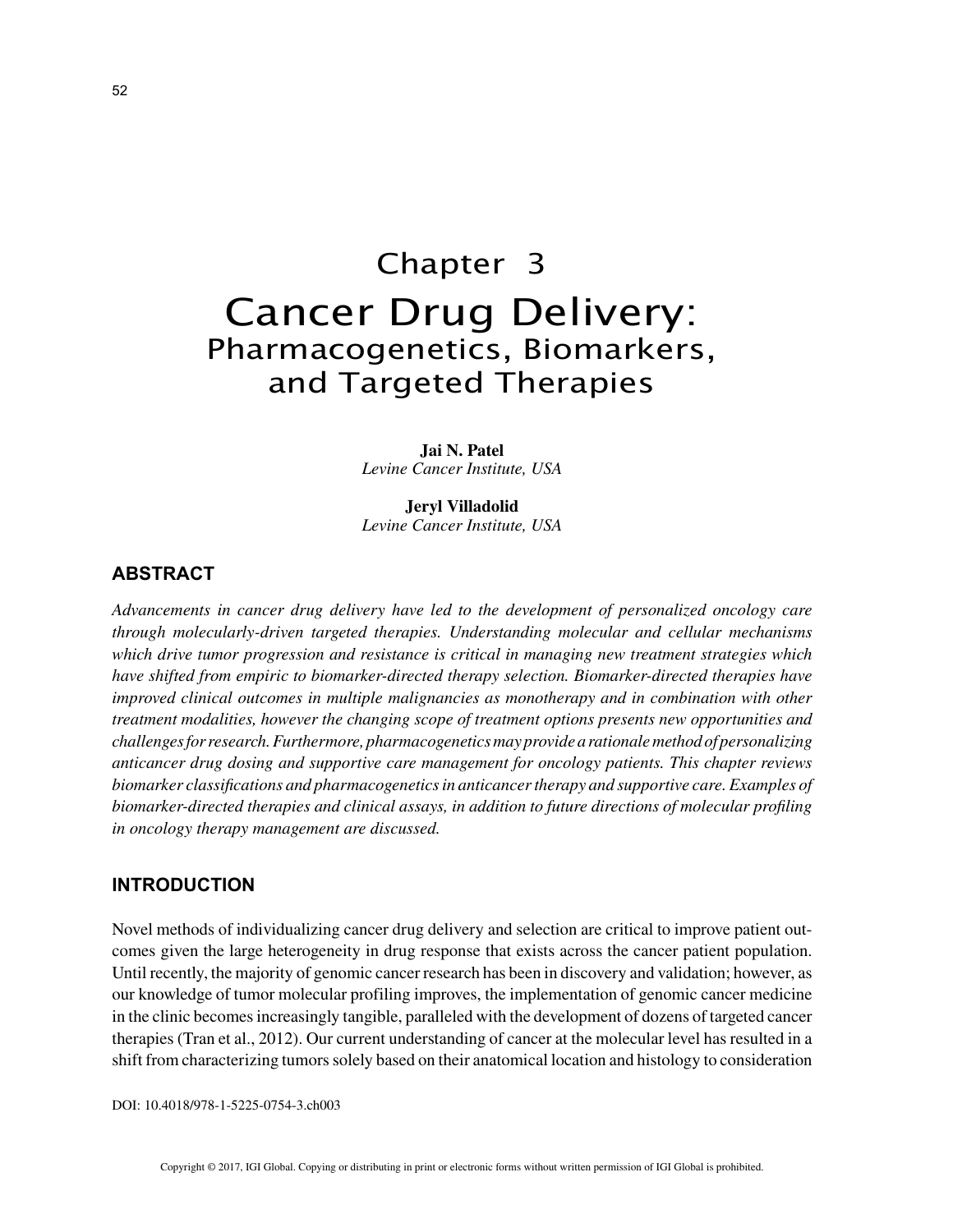#### *Cancer Drug Delivery*

of their molecular profile, opening an array of possibilities for a targeted approach to cancer therapy (Macconaill, Van Hummelen, Meyerson, & Hahn, 2011).

Pharmacogenetic biomarkers found within the tumor and the host offer valuable information for personalizing anticancer drug delivery. As the number of clinical assays available to test for pharmacogenetic biomarkers increases, it is imperative for clinicians to understand the therapeutic implications of mutations occurring within these molecular pathways to aid in drug selection and delivery. This chapter aims to summarize clinically relevant pharmacogenetic biomarkers, which may be used to personalize cancer therapy selection and dosing, in addition to a review of pharmacogenetics in supportive care management related to the treatment of cancer-related symptoms. Tables 1 and 2 summarize clinically relevant somatic and germ-line pharmacogenetic biomarkers and drug targets, and their respective clinical assays available in practice.

### **BACKGROUND: BIOMARKERS OVERVIEW**

DNA analysis for pharmacogenetic purposes can be performed with either somatic or germ-line DNA. The major difference between somatic and germ-line DNA is the origin of the mutated cell (Patel, Mandock, & McLeod, 2014). While germ-line DNA is found in germ cells (sperm or egg) and therefore inherited and transmitted to the offspring, somatic DNA is found within the tumor after conception and subsequently not passed on to offspring, i.e. acquired after birth. Germ-line DNA is readily obtained by blood samples, and variations, if present, will occur homogenously throughout any randomly drawn blood sample within the same individual. Somatic DNA must be obtained by tumor biopsy and is therefore subject to sample selection. Common practice is to obtain one biopsy from the primary tumor for molecular analysis, as it was assumed that tumors were homogenous and the section sampled accurately represented the complete tumor composition. However, there is evidence to suggest that intra-tumor heterogeneity exists within cancer, where molecular analysis of one biopsy site may differ from another biopsy site (Gerlinger et al., 2012). Additionally, somatic mutations may change or evolve during cancer progression, resulting in a significant challenge in applying routine cancer pharmacogenetics to the clinic. While germ-line DNA is particularly useful for determining the pharmacokinetic behavior of a drug by understanding variations in drug metabolizing enzymes and/or transporters, somatic DNA is particularly useful in determining the pharmacodynamic effect of a drug and ultimately tumor response (Deenen, Cats, Beijnen, & Schellens, 2011).

Cancer biomarkers can be broadly categorized into two classifications: prognostic and predictive. A prognostic biomarker is mainly associated with disease outcome in the absence of treatment (i.e. Oncotype Dx, Mammaprint), while a predictive biomarker is valuable in assessing drug response (i.e. *ALK* [anaplastic lymphoma kinase], *BCR-ABL*, *EGFR* [epidermal growth factor receptor] (Mandrekar & Sargent, 2009; Patel, 2014).

Alternatively, some biomarkers may be classified as both prognostic and predictive (i.e. human epidermal growth factor receptor-2 [*HER2*], KRAS [Kirsten rat sarcoma viral oncogene homolog], and *BRAF* [v-RAF murine sarcoma viral oncogene homolog B]). Figure 1 highlights several strategic growth pathways, which cancer cells can activate through somatic mutations, and their respective targeted therapies. Pharmacodynamic biomarkers, a subset of predictive biomarkers, are useful in measuring the treatment effects of a drug on the tumor or on the host and can be used to guide dose selection; examples include dihydropyrimidine dehydrogenase (*DPYD*), thiopurine-S-methyltransferase (*TPMT*) and uridine diphosphate glucuronosyl transferase 1A1 (*UGT1A1*) amongst others (Patel, 2014; Sawyers, 2008).